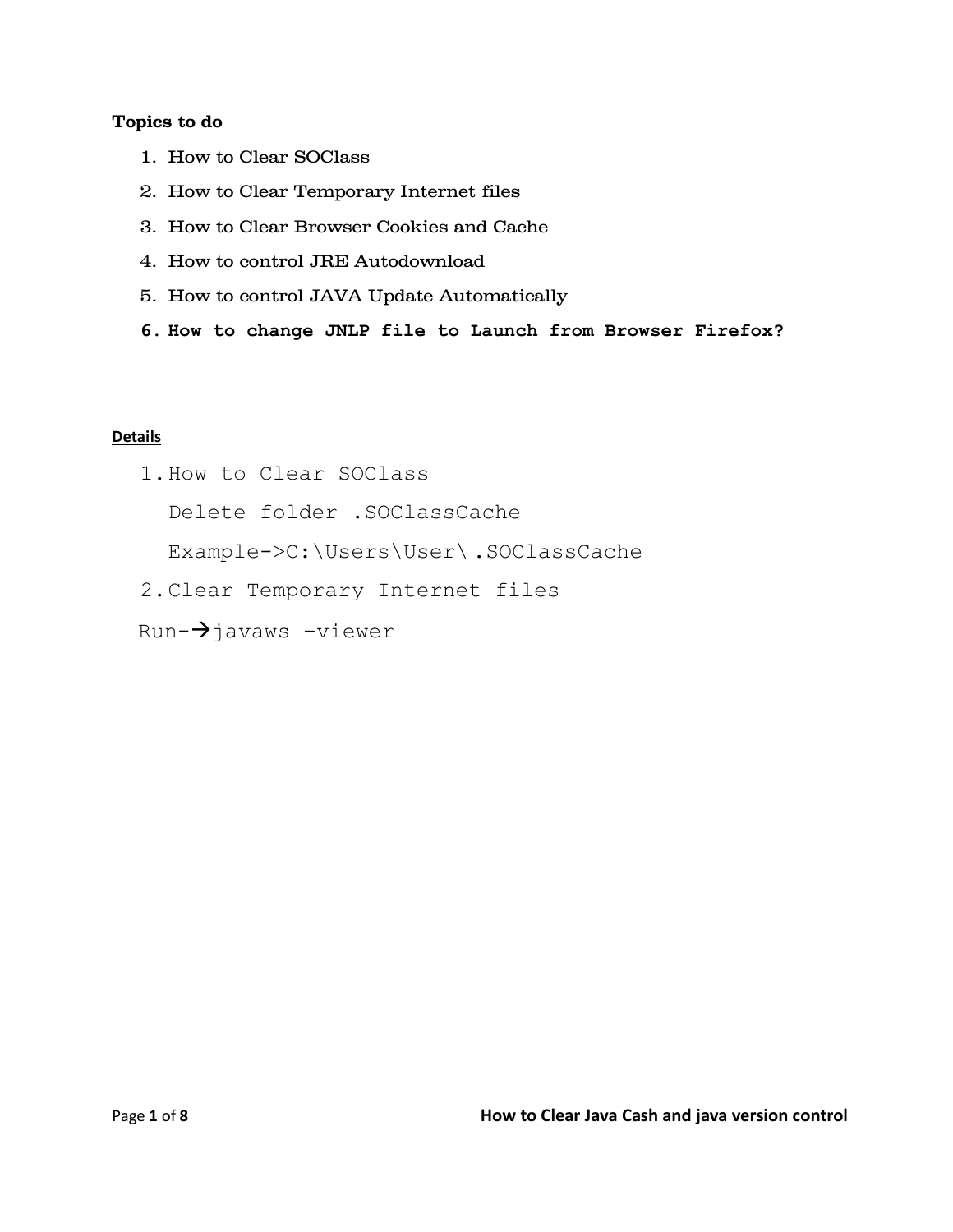| Java Control Panel                                                                                                                                                          | $\mathbf x$<br>▭<br>$\equiv$                                                                                                   |  |  |  |  |
|-----------------------------------------------------------------------------------------------------------------------------------------------------------------------------|--------------------------------------------------------------------------------------------------------------------------------|--|--|--|--|
| General Update Java Security Advanced                                                                                                                                       |                                                                                                                                |  |  |  |  |
| About<br>View version information about Java Control Panel.                                                                                                                 | $\mathbf x$<br><b>Temporary Files Settings</b>                                                                                 |  |  |  |  |
|                                                                                                                                                                             | Keep temporary files on my computer.<br>Location                                                                               |  |  |  |  |
| Network Settings<br>Network settings are used when making Internet connections.<br>will use the network settings in your web browser. Only advand<br>modify these settings. | Select the location where temporary files are kept:<br>::\Users\User\AppData\LocalLow\Sun\Java\Deployment\cache<br>Change      |  |  |  |  |
| Netw                                                                                                                                                                        | Disk Space<br>Select the compression level for JAR files:<br>None<br>Set the amount of disk space for storing temporary files: |  |  |  |  |
| <b>Temporary Internet Files</b><br>Files you use in Java applications are stored in a special folder f<br>later. Only advanced users should delete files or modify these    | 1000 €<br>MB<br>FOR DOUGH ROLL DOESN'T ROLL FOR THEIR FR                                                                       |  |  |  |  |
| Settings                                                                                                                                                                    | Delete Files<br><b>Restore Defaults</b><br><b>Click here</b><br>OK<br>Cancel                                                   |  |  |  |  |
| <b>Click here</b><br>OK<br>Cancel                                                                                                                                           | Apply                                                                                                                          |  |  |  |  |

# 3.Clear Browser Cookies and Cache

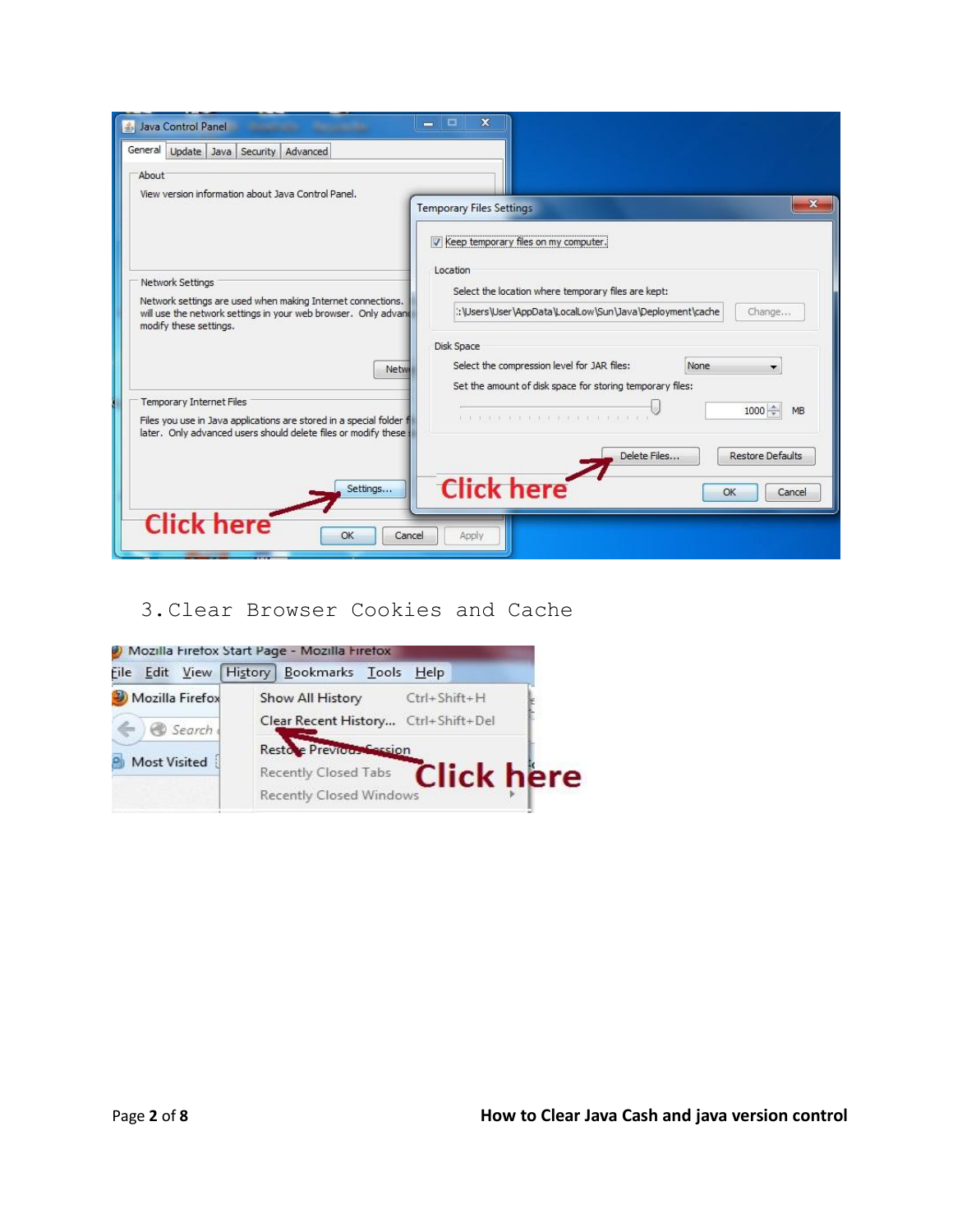| Time range to clear:        | Everything                          |
|-----------------------------|-------------------------------------|
|                             | All selected items will be cleared. |
|                             | This action cannot be undone.       |
|                             |                                     |
| <b>Details</b><br>^         |                                     |
| Browsing & Download History |                                     |
| Form & Search History       |                                     |
| Cookies                     |                                     |
| Cache                       | <b>Click here</b>                   |
| <b>Active Logins</b>        |                                     |
| Offline Website Data        |                                     |
|                             |                                     |

Example>FireFox browser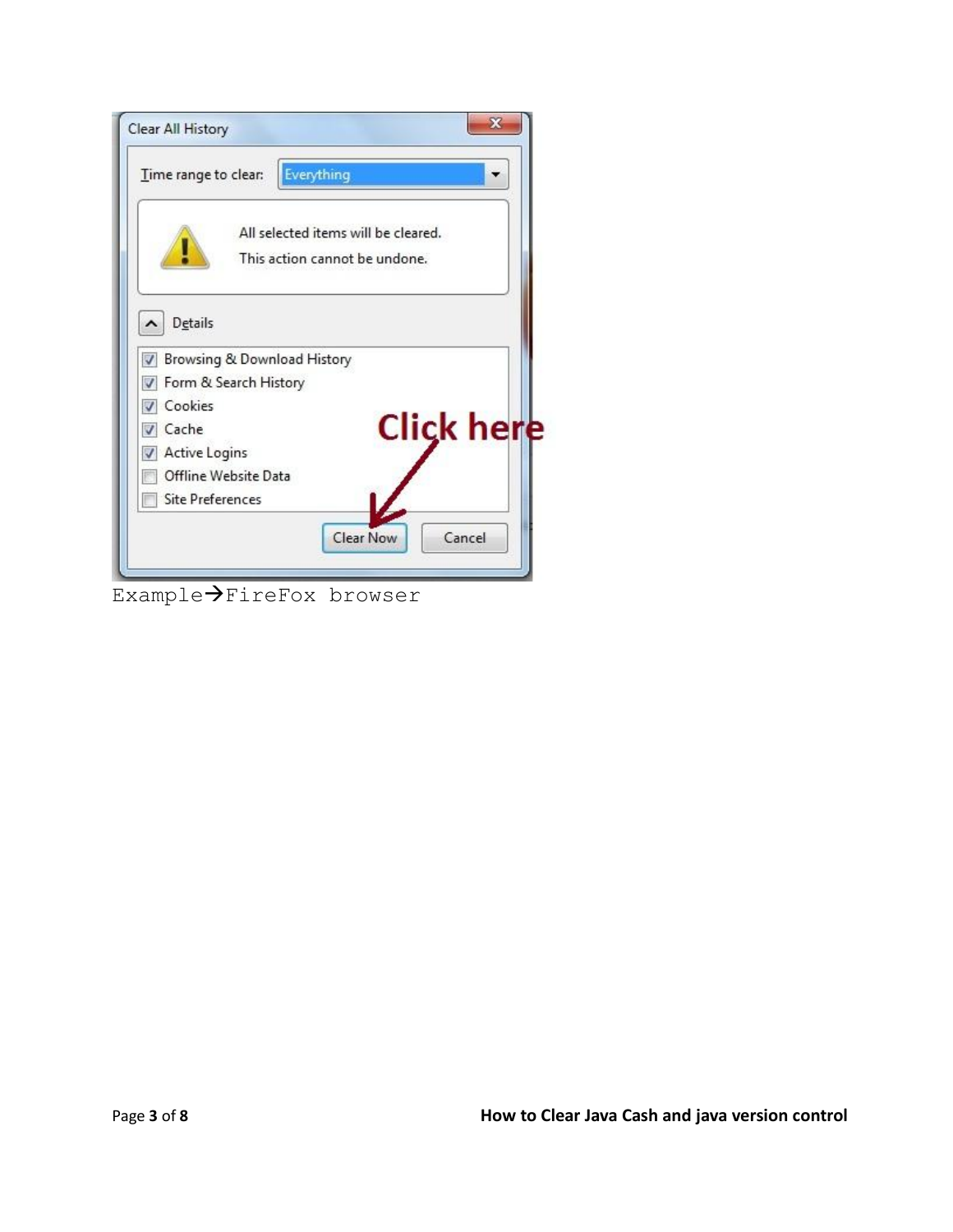

# Example>Internet Explorer browser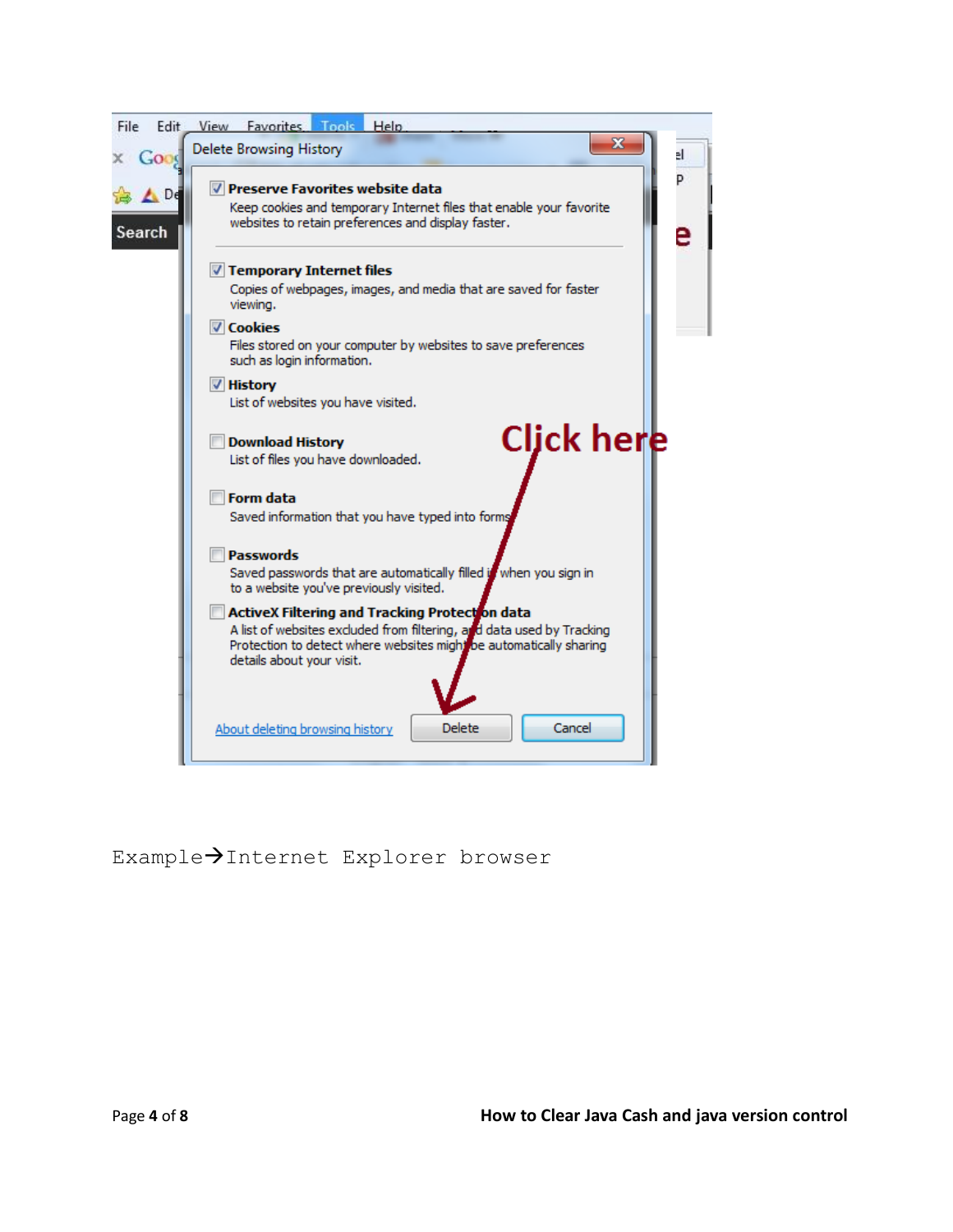4.How to control JRE Autodownload

 $Run-\rightarrow$ javaws -viewer

Will see a window like below



Click on **Advance Tab**, then click on JRE Auto-**Downloaded** and select **Never Auto-Downloaded** like above then click on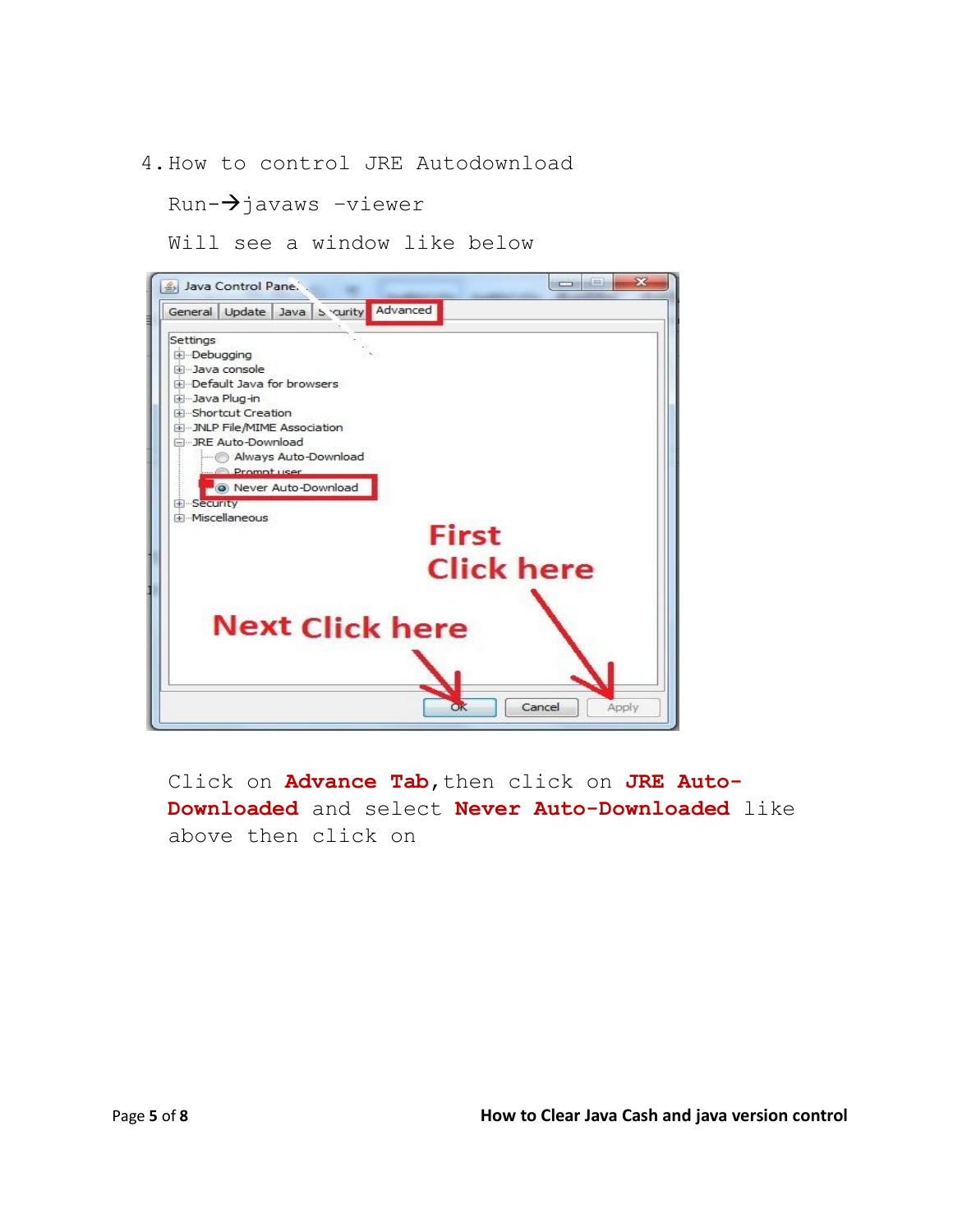### 5.How to control JAVA Update Automatically

## $Run-\rightarrow$ javaws -viewer

Will see a window like below



Click on **Updte** Tab then click on Check box **Check for Updates Automatically** will see a popup window , click on **Never Check** tab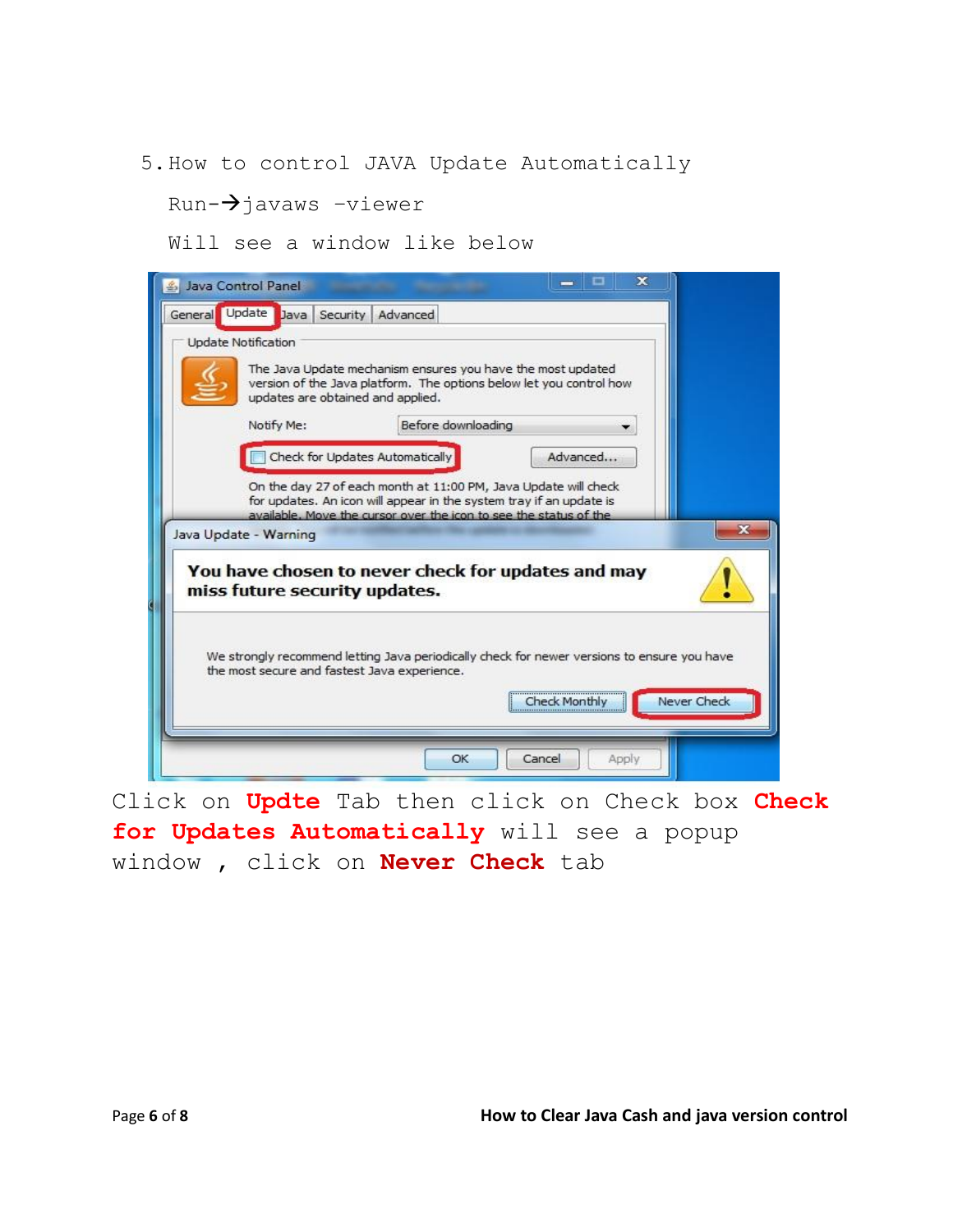

Now see check box **Check for Updates Automatically** is unchecked, click on **Apply** Tab then click on **Ok** Tab